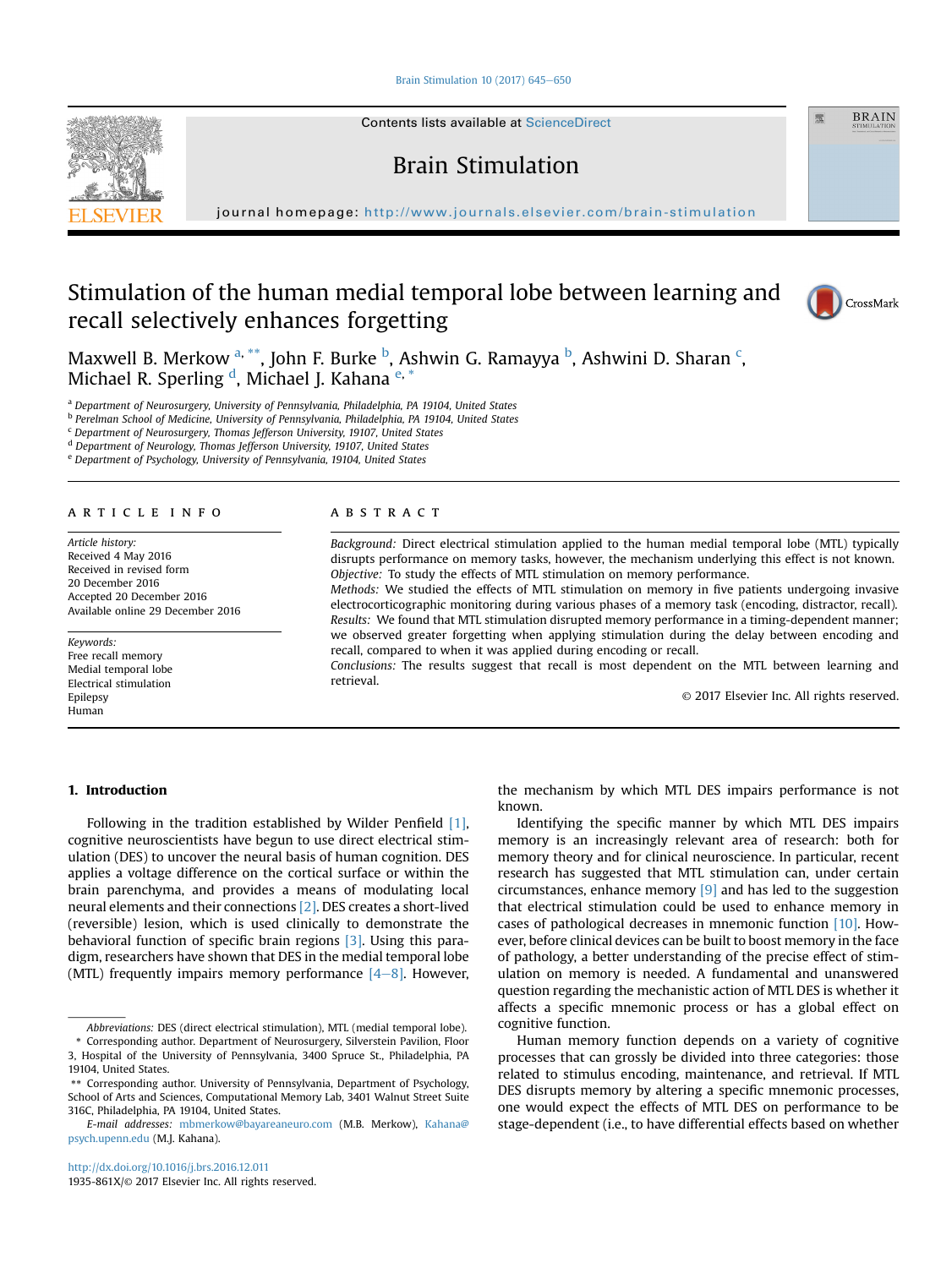<span id="page-1-0"></span>it was applied during encoding, maintenance or retrieval). Alternatively, if MTL DES functioned by altering global cognitive function, one would expect MTL DES to have similar effects on memory performance regardless of the stage during which it was applied.

(e.g., one's car keys) and contextual information (an integrated representation of external and internal features, such as the external environment and emotions, respectively), whereas retrieval involves a cued reinstatement of a previous contextual state. Alternatively, theories of working memory suggest that successful memory involves active maintenance of perceived stimuli or associations until time of test (e.g., by rehearsing a short list of items repeatedly). Both theoretical frameworks posit a distinct set of cognitive functions occur during encoding, delay and recall.

In this study, we leveraged the rare opportunity to study the mechanism by which MTL alters memory performance in patients undergoing invasive electrocortographic monitoring and brain stimulation. Patients performed a verbal memory task as we applied stimulation at eight left-sided medial temporal lobe electrode sites during various phases of the task (encoding, distractor interval, recall). Consistent with previous studies  $[5-7]$  $[5-7]$  $[5-7]$ , we found that dominant MTL stimulation impairs memory performance. However, this disruptive effect was timing-dependent: we observed greater forgetting when stimulation was applied during the delay between encoding and recall, compared to when it was applied during encoding or recall. Performance on a distractor arithmetic task was not affected by stimulation. Our results suggest that MTL stimulation disrupts memory performance by selectively altering a cognitive process that occurs in between encoding and recall, and not by a global impairment of cognition. Possible mechanisms for this disruptive effect include enhanced contextual drift between encoding and recall ("contextual flushing;"), disruption of unconscious neural replay of past traces, or impaired conscious maintenance of recently encoded events.

#### 2. Materials and methods

Five patients (age range  $19 - 57$ ; two women) with medicationresistant epilepsy underwent surgical procedures at Thomas Jefferson University in which subdural strip or depth electrodes were implanted to localize epileptogenic regions, including left medial temporal lobe sites, for possible surgical resection. All patients were left-language dominant, defined as right-handedness or evidence of left-language dominance on intracarotid sodium amytal injection or fMRI testing. Our research protocol was approved by the institutional review board and informed consent was obtained from the subjects.

Each patient participated in a free-recall task (see Fig. 1A). The task was developed using the python experiment-programming library [PyEPL; see Ref. [\[11\]\]](#page-5-0) and administered at the subject's bedside using a laptop computer. A fixation cross presented in the center of the screen for 10 s signaled the onset of each study list. Each item in the list was serially presented over a 6 s interval following which, subjects performed a minimum 10 s arithmetic distractor. They then recalled as many words as possible from the most recently presented list in a 10 s recall period. Lists comprised three words chosen randomly and without replacement from a pool of high-frequency nouns [\(http://memory.psych.upenn.edu/](http://memory.psych.upenn.edu/WordPools) [WordPools\)](http://memory.psych.upenn.edu/WordPools). In the case of one subject (subject three), we increased the list length to five words at a second electrode site given ceiling behavioral performance. All subjects completed at least 10 trials of each type at each electrode site.

A neuroradiologist experienced in neuroanatomical localizations identified bipolar pairs of electrodes within medial temporal lobe sites [\[12\]](#page-5-0), which we used to administer DES. Electrodes were either circular 2.4 mm exposed diameter subdural contacts spaced



Fig. 1. A. Free-recall stimulation task. The schematic represents one trial of the freerecall task subjects performed. We applied five second stimulation pulses to the left MTL at variable phases of the experiment  $-$  encoding, arithmetic distractor, or recall period. B. Sham stimulation probability of recall and probability of first recall by serial position. During sham trials, both the probability of recall and the probability of first response were modulated by serial position (respectively,  $MSE = 0.024$ ,  $F_{2,23} = 5.28$ ,  $p = 0.020$  and  $MSE = 0.304$ ,  $F_{2,23} = 50.8$ ,  $p < 0.0001$ ). Subjects began recall with the first serial position more commonly than second or third word (respectively,  $t_7 = 8.37$ ,  $p < 0.0001$ ;  $t_7 = 8.63$  and  $p < 0.0001$ ). Error bars are centered at across-electrode mean and represent  $\pm$  1 SEM.

every 10 mm (Integra Lifesciences, N.J., U.S.A) or cylindrical 2.4 mm length, 1.2 mm diameter depth contacts spaced every 8 mm (Adtech, W.I., U.S.A.). A Grass S12 cortical stimulator (Natus, Rhode Island, U.S.A.) generated constant current, 50 Hz, biphasic square wave pulses of 300  $\mu$ s per phase (*i.e.* each 20 ms period began with  $600\mu s$  of stimulation), 5 s trains, at subafterdischarge threshold, which we administered to the medial temporal lobe synchronized to different phases of the memory task (see below). Prior to participating in the memory task, an epileptologist or neurosurgeon trained in direct cortical stimulation identified the afterdischarge threshold by slowly increasing current levels by 0.50 mA intervals until s/he identified afterdischarge potentials on the clinical recording system. We applied standard electroencephalogram definitions of afterdischarge potentials, which include various rhythmic spike or wave morphologies [\[13\]](#page-5-0). Amperage was decreased by 1 mA relative to the afterdischarge level for the memory experiment. The clinical recording system was monitored by a neurologist or neurosurgeon during the memory task. When afterdischarge potentials were present during the experiment, the task was paused for at least 2 min, the associated trial was discarded, and the amperage was decreased by  $5-15%$ . Patients were tested for clinical symptoms during and after afterdischarge potentials to ensure no seizure had occurred.

There were four trial types: sham (no stimulation provided), or stimulation to the medial temporal lobe during the encoding interval (stimulation onset with the first item presentation), distractor interval (stimulation onset with the first math question), or the retrieval interval (stimulation onset with the "\*\*\*" that represented the "GO" cue for retrieval). Trial type was ordered pseudorandomly and constrained such that successive series of eight trials included two of each timing condition. For the first four patients, stimulation was manually initiated by the clinician using a pre-determined stimulation schedule for that particular session, whereas for the last patient, stimulation was initiated automatically. We attempted to blind patients from the type of trial in the following ways: first, they were not able to see the monitors that were used by the clinician to monitor for after-discharges, second, when manual initiation of stimulation was used, a button was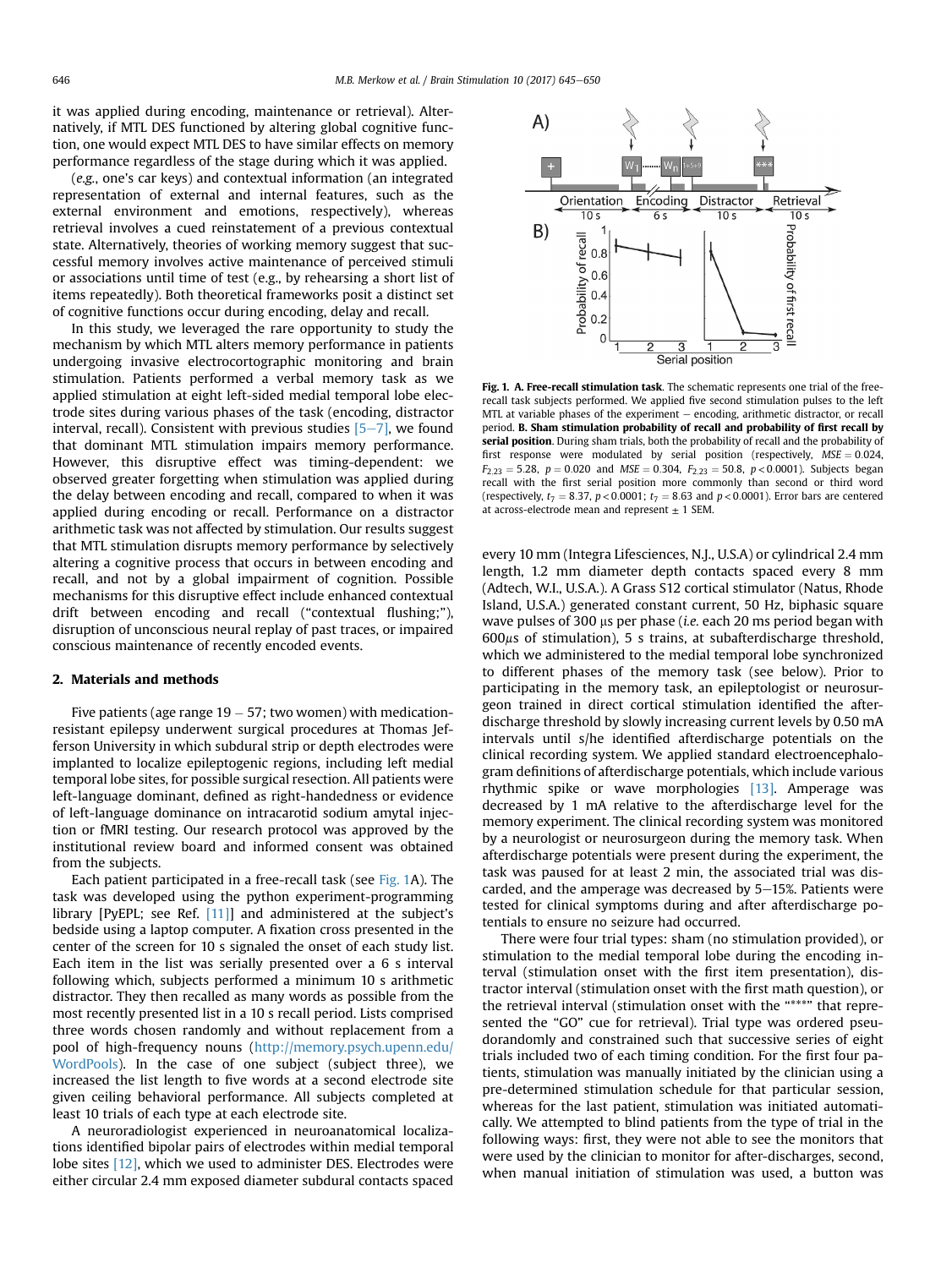pressed during all trial types (including sham trials), third, we applied stimulation at currents below the threshold at which subjects became aware of stimulation-evoked sensation.

For every stimulated electrode site we determined the difference in the probability of recall between each stimulation condition and the sham condition. We then determined if the number of words recalled varied as function of stimulation phase by applying a one-way, repeated-measures ANOVA to these distributions of difference values. An analogous analysis was applied to a secondary memory performance measure: response time.

# 3. Results

We administered a free-recall stimulation task [\(Fig. 1](#page-1-0)A) to five left-language dominant subjects (two women) at eight unique bipolar electrode sites; clinical characteristics and baseline cognitive data are reported in Table 1. The task assessed memory performance based on randomly varying when sub-afterdischarge stimulation was delivered (during learning, distractor, recall, or sham). Lists initially comprised three words for all electrode stimulations. Subject 3 demonstrated ceiling performance at his first electrode site; we therefore increased list length to five for his second stimulation location. Among bipolar stimulation sites (see Table 1), average current density ranged from 9.0 to 39.8  $\mu$ C/cm2/phase, all within the range safely tolerated by brain tissue [\[14,15\]](#page-5-0).

[Fig. 1B](#page-1-0) illustrates behavioral performance during sham trials. In delayed recall, healthy controls exhibit a strong primacy effect; that is they exhibit better memory for early list items and frequently initiate recall at the start of the list [\[16\]](#page-5-0). Our subjects demonstrated these same phenomena: variability in both the probability of recall and probability of first recall during sham trials at each of eight electrodes was modulated by serial position (respectively,  $MSE = 0.024, F_{2,23} = 5.28, p = 0.020,$  and  $MSE = 0.304, F_{2,23} = 50.8, p < 0.0001$ ). Beginning recall with the first word of a list was particularly common relative to the second  $(t_7 = 28.63, p < 0.0001)$  and third  $(t_7 = 8.38, p < 0.0001)$  words in a list.

A comparison of all stimulation trials to sham trials revealed a significant decrease in the probability of recall (76% vs. 83%,  $t_7 = 4.37$ ,  $p = 0.003$ ). As our primary question was to assess if recall was modulated as a function of stimulation task timing, for each stimulation condition (encoding, distractor, and retrieval) we calculated a normalized probability of recall by calculating the difference relative to sham trials for each stimulation site. To assess for differential effects of the timing of stimulation we compared the three distributions of normalized values across stimulation sites. A one-factor, repeated-measures ANOVA revealed that performance at each electrode stimulation site varied as a function of stimulation timing (see [Fig. 2A](#page-3-0);  $MSE = 0.019, F_{2,23} = 5.97, p = 0.013$ ). Moreover, paired t-tests demonstrated that stimulation during the distractor period was more disruptive of recall memory  $(12.9\pm3.4\%)$ worse than sham) than when current was applied during the encoding phase  $(t_7 = 2.41, p = 0.047; 3.9 \pm 1.4\%$  worse than sham) or retrieval phase  $(t_7 = 3.18, p = 0.016; 5.1 \pm 1.7%$  worse than sham). In sum, recall was most impaired when medial temporal lobe stimulation was applied during the interval between encoding items and retrieving them, compared to when it was applied during the learning or recall periods.

Having established a differential effect of medial temporal lobe stimulation timing on probability of recall, we asked whether stimulation modulates response time. We operationalized response time as the interval between retrieval period onset and first correct recall. Analogous to the probability of recall analysis above, we calculated a normalized response time for each stimulation timing condition at each electrode site based on the difference with sham trials at each stimulation site (see [Fig. 2B](#page-3-0)). A one-factor, repeated measures ANOVA assessing normalized response time as a function of stimulation timing revealed a trend towards significance  $(MSE = 99.1 \times 10^3, F_{2,23} = 3.31, p = 0.067)$ . Although not statistically significant, the qualitative effect of stimulation timing on response time mirrored that of recall probability: the mean response time for distractor stimulation (359  $\pm$  200 ms) was longer than for encoding (224  $\pm$  230 ms) or retrieval (138  $\pm$  155 ms) stimulation. Planned paired t-tests revealed a significant difference between response times during arithmetic distractor stimulation and stimulation during retrieval ( $t_7 = 2.81$ ,  $p = 0.026$ ) and a trend towards longer response times during arithmetic distractor stimulation as compared to encoding stimulation ( $t_7 = 1.85, p = 0.106$ ). No significant difference was found between arithmetic encoding stimulation and retrieval stimulation ( $t_7 = 0.44$ ,  $p = 0.828$ ).

Having shown that memory performance is most severely impaired when stimulation is applied during the distractor phase, we wanted to shed light on the cognitive mechanism underlying this effect. While we designed our task with an arithmetic

#### Table 1

| Subject demographics, clinical characteristics, electrode locations and stimulation parameters. |  |
|-------------------------------------------------------------------------------------------------|--|
|-------------------------------------------------------------------------------------------------|--|

| Subject Gender Age Race |   |    |                     | Language<br>Dominance | IQ/<br><b>VIO</b> | Seizure onset                       | Pathology                   | Resection                            |            | Anode Cathode Elec. | Type      | Mean<br>current<br>(mA) | Mean charge density<br>$(\mu C/cm^2$ /phase) |
|-------------------------|---|----|---------------------|-----------------------|-------------------|-------------------------------------|-----------------------------|--------------------------------------|------------|---------------------|-----------|-------------------------|----------------------------------------------|
|                         | M | 47 | White               | Left                  | 87                | N.A./ R. frontal, MTL               | $\qquad \qquad$             | None                                 | Hip        | <b>PRC</b>          | Depth 5.0 |                         | 9.0                                          |
| 2                       | M | 55 | White               | Left                  | 113/<br>105       | L. frontal lobe,<br>cingulate gyrus | N.A.                        | L. frontal<br>lobectomy              | <b>PRC</b> | <b>PRC</b>          | Strip 4.5 |                         | 32.5                                         |
| 3                       | M | 57 | More than Left      |                       | 88/<br>93         | L. temporal and<br><b>MTL</b>       | $\qquad \qquad -$           | None                                 | PRC        | <b>TPC</b>          | Strip 5.0 |                         | 36.1                                         |
|                         |   |    |                     |                       |                   |                                     |                             |                                      | <b>PRC</b> | <b>PRC</b>          | Strip 5.5 |                         | 39.8                                         |
| 4                       | F | 43 | White               | Left                  | 95/<br>98         | R. frontal                          | Subpial gliosis             | R. frontal<br>lobectomy              | Hip        | Hip                 | Depth 2.5 |                         | 9.0                                          |
|                         |   |    |                     |                       |                   |                                     |                             |                                      | EC         | <b>PRC</b>          | Depth 1.9 |                         | 6.8                                          |
| 5                       | F | 19 | African<br>American | Left                  | 80/<br>72         | L. temporal and<br><b>MTL</b>       | Dentate gyrus<br>dispersion | L. anterior<br>temporal<br>lobectomy | Hip        | Hip                 | Depth 2.5 |                         | 9.0                                          |
|                         |   |    |                     |                       |                   |                                     |                             |                                      | PRC        | <b>PRC</b>          | Depth 3.5 |                         | 25.3                                         |

Abbreviations: (V)IQ: (Verbal) Intelligence Quotient.

TPC: Temporal polar cortex.

Hip: Hippocampus.

PRC: Perirhinal cortex.

EC: Entorhinal cortex.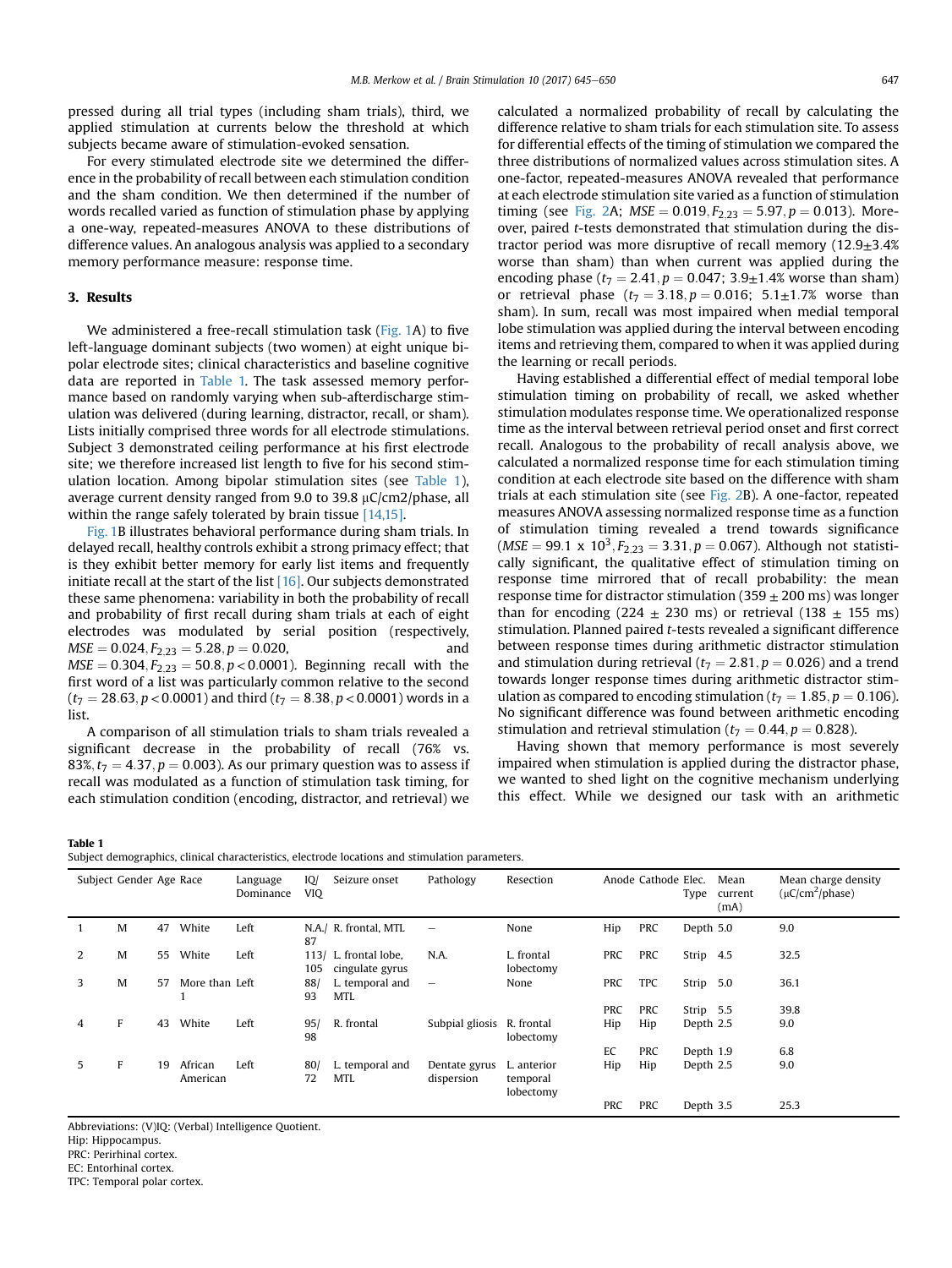<span id="page-3-0"></span>

Fig. 2. A. Probability of recall across stimulation conditions. Across-electrode mean and  $\pm$  1SEM of normalized probability of recall for each stimulation condition. Stim-<br>ulation condition modulated probability of recall ulation condition modulated probability of recall (MSE  $=$  0.019,  $F_{2,23} = 5.97, p = 0.013$ ) and stimulation during distractor led to worse recall than stimulation during encoding ( $t_7 = 2.53$ ,  $p = 0.039$ ) and retrieval ( $t_7 = 3.78$ ,  $p = 0.007$ ). We did not find a difference in probability of recall during encoding and retrieval periods ( $t_7 = 0.79$ ,  $p = 0.789$ ). **B. Response time across stimulation condi**tions. Across electrode mean and  $+$  1SEM of normalized response times for each stimulation condition. There was a strong trend towards stimulation condition modulating response time ( $MSE = 99.1 \times 10^3$ ,  $F_{2,23} = 3.31$ ,  $p = 0.067$ ). Stimulation during the arithmetic distractor led to slower recall than stimulation during retrieval  $(t_7 = 2.81, p = 0.026)$ , and a comparison between distractor-period stimulation and encoding stimulation trended in the same direction ( $t_7 = 1.85$ ,  $p = 0.106$ ). We did not identify a difference between response times during encoding or distraction conditions  $(t<sub>7</sub> = 0.83, p = 0.440)$ . In both panels, single and double asterisks mark significance, respectively  $p < 0.05$  and  $p < 0.01$ .

distractor in order to diminish subjects' ability to rehearse, discouraging this strategy is notoriously difficult. However, if stimulation during the time period between encoding and retrieval led to worse memory performance because it impaired conscious rehearsal, we hypothesized that stimulation not only would impair rehearsal but also the subjects' global cognitive state. To test this hypothesis we assessed performance of the distractor arithmetic problems during sham and distractor stimulation conditions. While a difference in probability correct may be obscured by ceiling effects (94.1% correct vs. 93.9% correct;  $t_7 = 0.12$ ,  $p = 0.909$ ), the response time for arithmetic distraction problems was nearly identical between sham and distractor stimulation conditions (4.61 s vs. 4.70 s,  $t_7 = 0.35, p = 0.74$ ). This analysis highlights the cognitive specificity of our MTL-stimulation effect.

Because distractor period stimulation proved particularly effective in impairing memory, we further assessed its modulation of the strong primacy and first response effects we observed in our sham data. Although performance varied as a function of serial position  $(MSE = 0.067, F_{2,47} = 7.01, p = 0.003)$  and distractorstimulation vs. sham ( $MSE = 0.218, F_{1,47} = 22.8, p < 0.0001$ ), the effect of stimulation did not vary by serial position (interaction term, two-factor repeated-measures ANOVA:  $MSE = 0.008, F_{2,47} = 0.78, p = 0.464$ ). In contrast, stimulation during the distractor period significantly diminished the first response effect. Fig. 3 shows the difference in probability of beginning recall with the first list item between distrator-stimulation and sham conditions for each electrode site. For lists with at least one word recalled, subjects demonstrated a lower likelihood of beginning



Fig. 3. Effect of distractor stimulation on probability of first recall. Symbols represent the difference in beginning recall with the first list item during distractor stimulation relative to the sham condition at each stimulated electrode; each symbol type represents a unique subject. Across electrode mean and  $\pm$  1SEM are represented respectively by solid and hatched lines. Overall, distractor stimulation led to a decreased likelihood of beginning recall with the first word of a list  $(t_7 = 2.54, p = 0.039).$ 

with the first word of the list during arithmetic distractor stimulation as compared to sham (73.4% vs. 81.3%,  $t_7 = 2.54$ ;  $p = 0.039$ ).

## 4. Discussion

We applied left-sided MTL stimulation in five epilepsy patients as they performed a verbal free recall task to causally test the dependence of memory on the timing of MTL stimulation. Consistent with previous studies  $[5-7]$  $[5-7]$  $[5-7]$ , we found that MTL stimulation impaired memory performance. Also, we found that the disruptive effect of MTL stimulation on memory performance was timingdependent: we observed greater forgetting when stimulation was applied between encoding and recall, rather than during encoding or recall. Moreover, performance on a simultaneous arithmetic task was not affected by stimulation. These results suggest that MTL stimulation specifically impairs neural processes that connect our present to our past. That is, MTL stimulation affects the neural processes supporting memory that occur between, rather than those that underlie, learning and retrieval. Nor do our results support MTL stimulation leading to impairment of global cognitive function (e.g., attention).

Theories of memory suggest that successful memory relies on a series of distinct cognitive functions [\[17,18\]](#page-5-0) that may be carried out in a distributed manner throughout the brain [\[19\].](#page-5-0) Because MTL stimulation induced the greatest amount of forgetting when applied during the interval between encoding and recall, we suggest that the mechanism by which stimulation impairs memory involves altering one of several cognitive functions that occur between encoding and recall. Conversely, the mechanism in question is unlikely to be related to computations that occur during the encoding interval (item encoding and item-context binding), or the retrieval interval (memory search, reactivation of the memory trace, and speech articulation of an item). Our results suggest that additional brain regions may be sufficient to carry out cognitive functions related to encoding and retrieval in a manner that is independent of the MTL.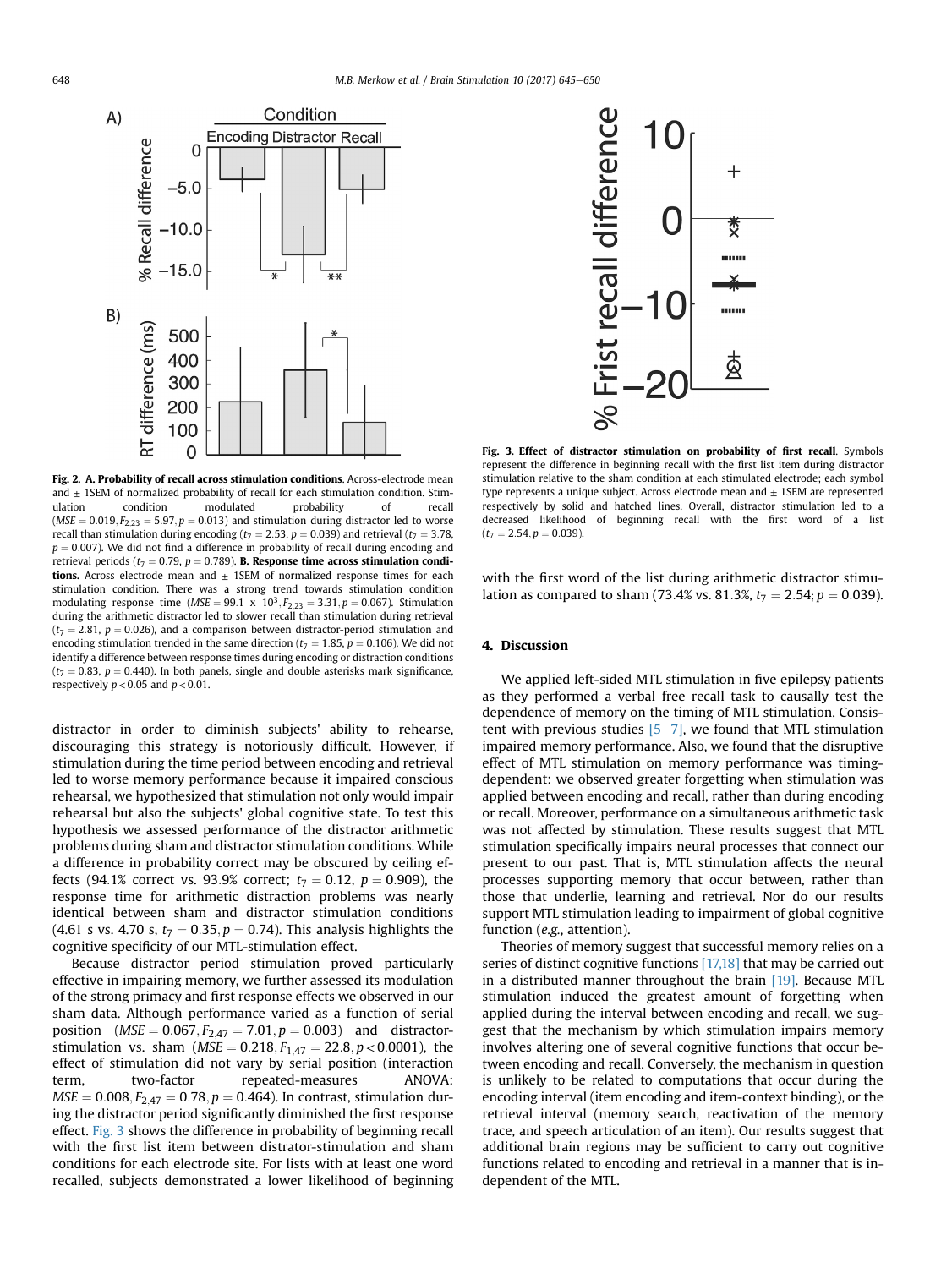<span id="page-4-0"></span>There are several cognitive processes in play during the time interval between encoding and recall  $[17,18,20-22]$  $[17,18,20-22]$  $[17,18,20-22]$ . Our task lies between common episodic or long-term memory paradigms [\[16\]](#page-5-0) and working or short-term memory designs [\[23\]](#page-5-0), which broadens the possible interpretations of our findings. Internal context  $-$  the mind's representations that fluctuate moment to moment  $-$  slowly changes over time and provides a unique "time stamp" of events in our lives [\[16\]](#page-5-0). This internal contextual stamp is used to cue our memory search for these past events. Thus, MTL stimulation may increase the rate of contextual change, thereby causing one to forget. This finding parallels recent research on directing forgetting [\[24\].](#page-5-0) Via a series of psychological [\[25,26\]](#page-5-0) and neural recording (?) experiments, researchers have shown that asking a subject to forget a list of items leads to worse memory by means of a rapid change of internally generated context. The instruction to forget speeds up change in mental context, and thus a greater mismatch of context between the recall and learning periods. This contextual mismatch leads to a less effective memory cue (jumping back in time to the learning period is more difficult), and thus worse recall performance. MTL stimulation may have mimicked the forget cue: MTL electrical application may alter the neural circuitry representing the state of internal context thereby impairing performance. Moreover, this is consistent with previous electrophysiological work. Manns et al. described MTL neural activity that may represent internal context [\[27\]](#page-5-0) and Hanslmayr and colleagues linked decreased electrical synchrony between the MTL and the dorsolateral prefrontal cortex [\[28\],](#page-5-0) another region know to be involved in the representation of internal context [\[19\]](#page-5-0), to forgetting.

An alternative explanation is that delay-period MTL stimulation altered the process of unconscious memory replay. Extensive research in animals [\[29,30\]](#page-5-0) has found that neuronal activity associated with past experiences occurs in the MTL, and in humans spontaneous replay of BOLD signal associated with an item has been shown to support later memory [\[31\],](#page-5-0) possibly through memory consolidation to neocortical structures. By applying current to the MTL, we may have disrupted this unconscious neurocognitive process, leading to worse recall performance. A third possible cognitive mechanism that explains our findings is that MTL stimulation interrupted conscious item maintenance or rehearsal. Despite the use of distractor tasks subjects nevertheless have a tendency to rehearse learned items [\[32\].](#page-5-0) Although neocortical regions (e.g., the dorsal prefrontal cortex,  $[33]$ ) are more commonly associated with memory maintenance, recent work has linked medial temporal lobe structures to conscious rehearsal [\[34,35\]](#page-5-0) that characterizes short lists and the primacy effect [\[36\].](#page-5-0) Our finding that arithmetic performance is unchanged during distractor period stimulation relative to sham trials suggests that global cognitive function was not impaired during this time interval.

Healthy subjects begin delayed free-recall of short lists with the first serial position [\[37\]](#page-5-0). We found that delay-period MTL stimulation led to a lower likelihood (7.9% less) of this tendency. Consistent with our interpretations above that stimulation affects contextual drift or conscious rehearsal, several authors have argued that the first item's strong association with an internal contextual state [\[38,39\]](#page-5-0) or prolonged access to the short-term memory buffer [\[40\]](#page-5-0) confers increased access to the first item during retrieval (see Ref. [\[41\]](#page-5-0) for formalization of the contextual explanation into a model of free-recall). Moreover, that subjects less frequently recalled first list item parallels the analogous behavioral finding in a directed forgetting task  $[$   $[42]$ , see Fig. 3] intended to maximize contextual change. Thus, the change in first response probability provides further evidence that MTL stimulation between encoding and retrieval increases the rate of internal contextual drift or disrupts MTL-dependent memory maintenance.

Direct brain stimulation likely exerts its physiological effects via membrane potential alterations in both axons and cell bodies, thereby disrupting the functional network (via both anterograde and retrograde propagation) linked to the area directly stimulated [\[3\]](#page-5-0). Thus, in addition to disrupting the MTL structures located adjacent to our electrode contacts, we likely affected the connected neocortical inputs and outputs as well. Although speculative, impairment of the neural activity in the MTL [\[29\]](#page-5-0) or its projections to the prefrontal cortex [\[19\]](#page-5-0) are both generally consistent with the theoretical account (contextual drift, unconscious replay, active maintenance) of forgetting we propose.

Although the aforementioned cognitive interpretations of our findings are not mutually exclusive, future research is necessary to disambiguate among theoretical accounts of stimulation-induced forgetting during a delay period. Psychological manipulations combined with MTL stimulation may support the claim that disruption of neuronal activity in the MTL with electrical current causes expeditious contextual change. This could be tested with the addition of a category cue to the task  $[c, f, [43]]$  $[c, f, [43]]$  $[c, f, [43]]$  or with encoding manipulations (e.g.,  $[44]$ ). Comparison of neural replay across stimulation conditions and a more challenging distractor test will also be important for testing these cognitive interpretations of our findings. Given the small number of subjects in this study, we compute statistics across electrodes as the random variable. Although no subject contributed more than two electrodes and all bipolar electrode pairs flanked unique tissue volumes, future studies with a greater number of subjects will be able to better control for non-independent properties of same-subject electrodes. Our data cannot specifically implicate subregions within the MTL given the variability of stimulation sites. Stimulation experiments in the future should be aimed at further refining the structurefunction relationship we describe here.

Complementary to remembering, forgetting is important to our everyday lives. Forgetting confers us the ability to discard unwanted memories and prioritize recollection of certain events. This study causally links the selective timing of stimulation to forgetting during a free-recall task and thus implicates disruption of specific neurocognitive processes as the mechanism of our findings. Future research will both help further refine our current theoretical framework and determine if our findings apply to broader classes of memories, such as those with strong emotional associations. In this way we may be able to selectively prune unwanted memories, such as those that affect patients with post-traumatic stress disorder.

## Conflicts of interest

The authors declare no competing financial interests.

## Acknowledgements

This work was supported by National Institutes of Health grants MH055687 to Michael J. Kahana and 5T32NS043126 to Douglas Hamilton Smith. We thank Dale H. Wyeth and Edmund Wyeth, for technical assistance at Thomas Jefferson Hospital and Dan Rizzuto for helpful discussion and input. The authors declare no competing financial interests. We are indebted to the patients who have selflessly volunteered their time to participate in our study.

#### References

[1] Penfi[eld W, Boldrey E. Somatic motor and sensory representation in the ce](http://refhub.elsevier.com/S1935-861X(16)30393-X/sref1)[rebral cortex of man as studied by electrical stimulation. Brain 1937;60\(4\):](http://refhub.elsevier.com/S1935-861X(16)30393-X/sref1) [389](http://refhub.elsevier.com/S1935-861X(16)30393-X/sref1)-[443](http://refhub.elsevier.com/S1935-861X(16)30393-X/sref1).